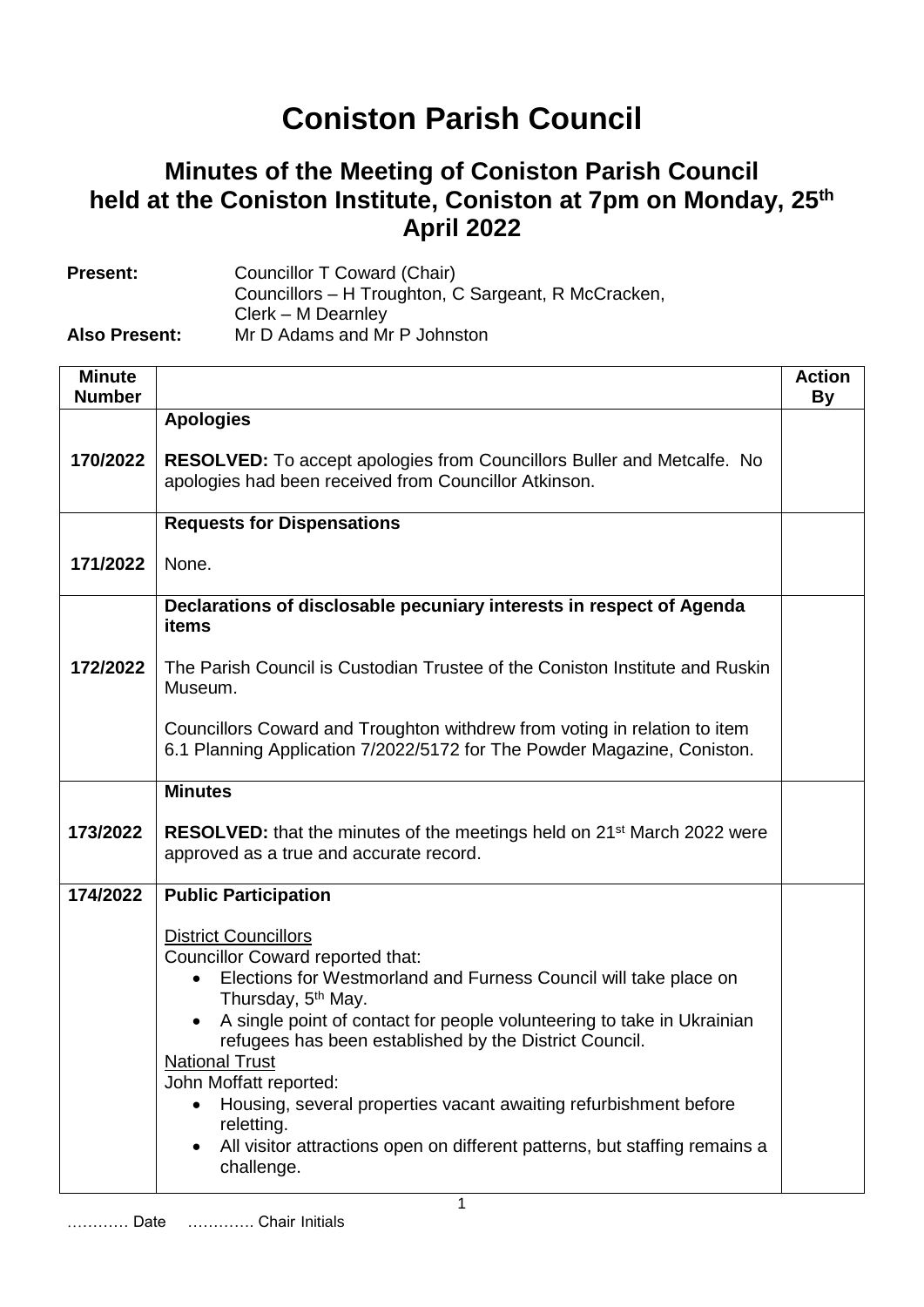| 175/2022 | <b>Coniston and Torver Land Trust.</b><br>Councillor Troughton reported that one property on Churchfield Close<br>was vacant, as the occupants had moved to larger accommodation<br>available in the new houses on Yewdale Road.<br>Pedestrian access to the new housing on Yewdale Road is being<br>$\bullet$<br>negotiated.<br>Councillors attending the Institute Committee meeting<br>Councillor Sargeant had circulated minutes from the Institute's last meeting.<br>Highlights include:<br>A response to the Parish Council regarding asset transfer and status<br>of its role as custodian trustee is being prepared.<br>To receive comments and representation from members of the public in<br>relation to any item on the agenda.<br>Mr Johnston was present, he: |  |  |
|----------|------------------------------------------------------------------------------------------------------------------------------------------------------------------------------------------------------------------------------------------------------------------------------------------------------------------------------------------------------------------------------------------------------------------------------------------------------------------------------------------------------------------------------------------------------------------------------------------------------------------------------------------------------------------------------------------------------------------------------------------------------------------------------|--|--|
|          | Offered to pay for the renovation of the rocking horse on the Lake<br>$\bullet$<br>Road Playground.<br>Is prepared to share the research he undertook regarding potential<br>locations in the village for alternative car parks.<br>Observed that there is a tangible impact on forward bookings being<br>$\bullet$<br>made by rises in the cost of fuel, energy and other living costs.                                                                                                                                                                                                                                                                                                                                                                                     |  |  |
|          | <b>Planning Applications</b>                                                                                                                                                                                                                                                                                                                                                                                                                                                                                                                                                                                                                                                                                                                                                 |  |  |
| 176/2022 | Reference: 7/2022/5172<br>Location:<br>The Powder Magazine, Coniston, LA231 8HX<br>Proposal:<br>Extensions and alterations to dwelling<br>RESOLVED: No decision. The Parish Council was not able to come to a<br>single view on the application.                                                                                                                                                                                                                                                                                                                                                                                                                                                                                                                             |  |  |
|          | Reference<br>124844 04<br>NORWEB mast, Grizedale Forest, Hawkshead, Cumbria,<br>Location:<br>LA21 8AJ (NGR: E 332777 N 496487)                                                                                                                                                                                                                                                                                                                                                                                                                                                                                                                                                                                                                                               |  |  |
| 177/2022 | Proposal:<br>Proposed upgrade to existing radio base station installation<br>RESOLVED: No objection                                                                                                                                                                                                                                                                                                                                                                                                                                                                                                                                                                                                                                                                          |  |  |
| 178/2022 | <b>NOTED:</b> The decision to refuse planning permission                                                                                                                                                                                                                                                                                                                                                                                                                                                                                                                                                                                                                                                                                                                     |  |  |
|          | Reference:<br>7/2022/5152<br>Location:<br>Black Bull, Yewdale Road, Coniston, LA21 8DU<br>Provision of a moveable structure within the curtilage of a<br>Proposal:<br>building used as a drinking establishment                                                                                                                                                                                                                                                                                                                                                                                                                                                                                                                                                              |  |  |
|          | Reference:<br>7/2022/5162<br>Location:<br>Yewdale Inn, Yewdale Road, Coniston, LA21 8DU<br>Installation of a moveable structure<br>Proposal:                                                                                                                                                                                                                                                                                                                                                                                                                                                                                                                                                                                                                                 |  |  |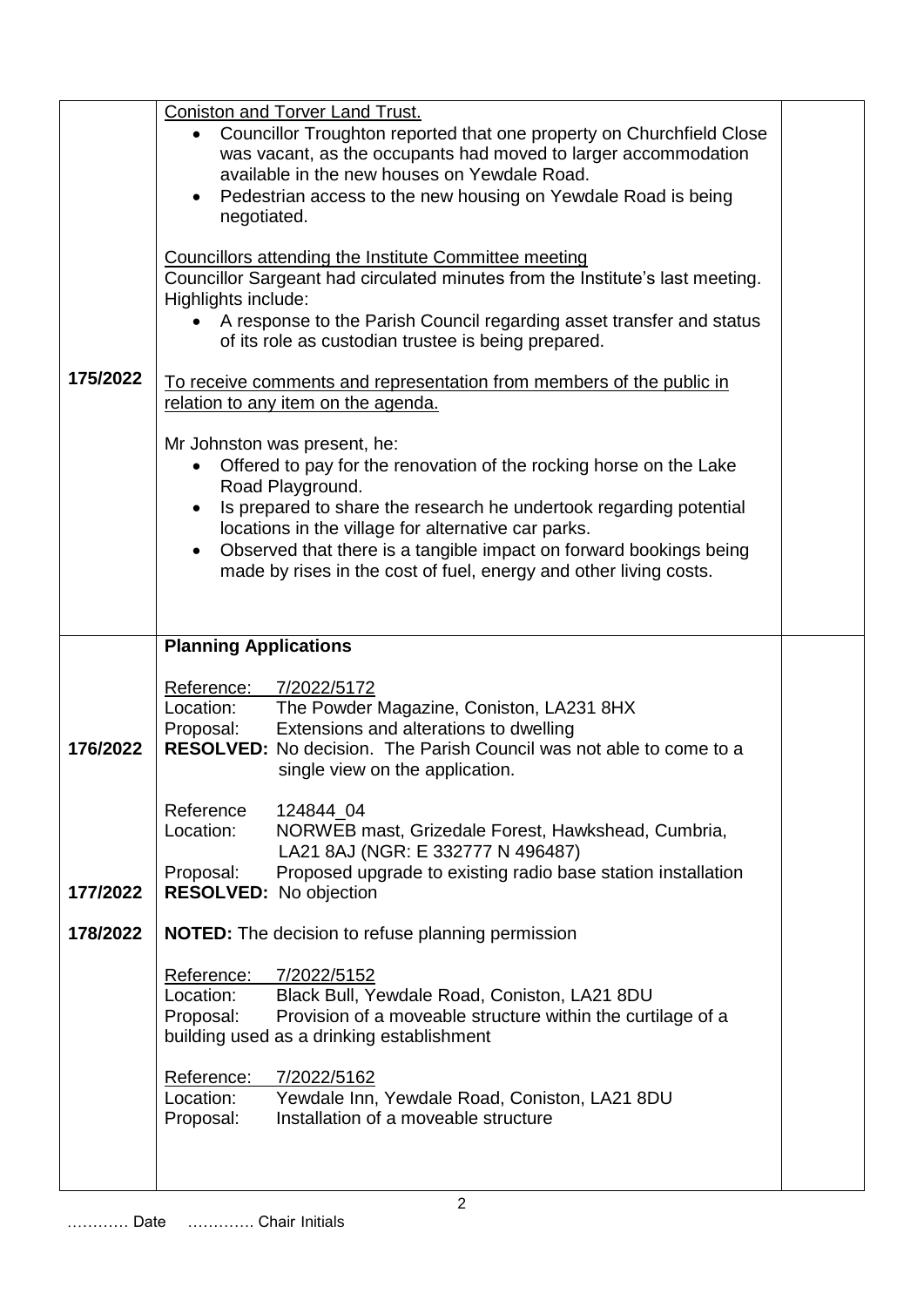| 179/2022 | <b>NOTED:</b> The decision to award planning permission                                                                                  |  |  |
|----------|------------------------------------------------------------------------------------------------------------------------------------------|--|--|
|          | Reference:<br>7/2022/5145                                                                                                                |  |  |
|          | 6 Holly How Close, Coniston, LA21 8BZ<br>Location:                                                                                       |  |  |
|          | Amendment to design (plans) condition 2 on planning<br>Proposal:<br>approval ref 7/2021/5092 for erection of dwellinghouse               |  |  |
|          | (amendment to plot 6 of planning permission reference                                                                                    |  |  |
|          | 7/2016/5685)                                                                                                                             |  |  |
|          | Reference:<br>7/2022/5052                                                                                                                |  |  |
|          | Location:<br>Tarn Hows Car Park, Coniston                                                                                                |  |  |
|          | Replacement of orientation signage<br>Proposal:                                                                                          |  |  |
| 180/2022 | <b>NOTED:</b> The decision to issue an Enforcement Notice                                                                                |  |  |
|          | E/2020/0219<br>Reference:                                                                                                                |  |  |
|          | Location:<br>Land at Low Grassings and Level Field, Coniston                                                                             |  |  |
|          | Discontinue use of the land as a car park and reinstate as an<br>Proposal:<br>agricultural field.                                        |  |  |
|          |                                                                                                                                          |  |  |
|          | <b>Coniston Maintenance, Parking and Highways</b>                                                                                        |  |  |
| 181/2022 | <b>NOTED:</b> The Parish Council noted the following issues:                                                                             |  |  |
|          | Councillor Sargeant is hoping to engage Mr Braithwaite to explore the<br>$\bullet$                                                       |  |  |
|          | proposal to develop a permissive footpath through the infilled railway                                                                   |  |  |
|          | bridge under the A593 at Park Gate.<br>Councillor Sargeant reported that there is remedial work being<br>$\bullet$                       |  |  |
|          | undertaken to address the issue of surface water at Park Gate.                                                                           |  |  |
|          | Mr Johnston was able to address the issue of the container parked on<br>Furness Old Road. This will be moved to Dixon Ground Farm and    |  |  |
|          | refit as a shepherd's hut.                                                                                                               |  |  |
| 182/2022 |                                                                                                                                          |  |  |
|          | <b>RESOLVED:</b> For the clerk to arrange for the removal of Highways sign on<br>the bridge which is in disrepair.                       |  |  |
|          |                                                                                                                                          |  |  |
| 183/2022 | <b>RESOLVED:</b> for the clerk to refer the new road being constructed at                                                                |  |  |
|          | Heathwaite Farm to Planning.                                                                                                             |  |  |
| 184/2022 | <b>NOTED:</b> The revised Visitor Management Plan.                                                                                       |  |  |
|          | <b>Public Toilet Renovations</b>                                                                                                         |  |  |
|          | The project has been prone to unexpected difficulties, however, it is                                                                    |  |  |
|          | anticipated that the toilets will be open from Wednesday. The question as to                                                             |  |  |
|          | what would happen in the event of a power cut was raised. The Clerk will<br>investigate further.                                         |  |  |
| 185/2022 | NOTED: Renovations are progressing, despite being prone to several                                                                       |  |  |
|          | unexpected difficulties it is anticipated that the toilets will be open from                                                             |  |  |
|          | Wednesday, 27 <sup>th</sup> April. The Toilet Working Group will meet on site at 7pm,<br>Tuesday 26 <sup>th</sup> April to inspect work. |  |  |
|          |                                                                                                                                          |  |  |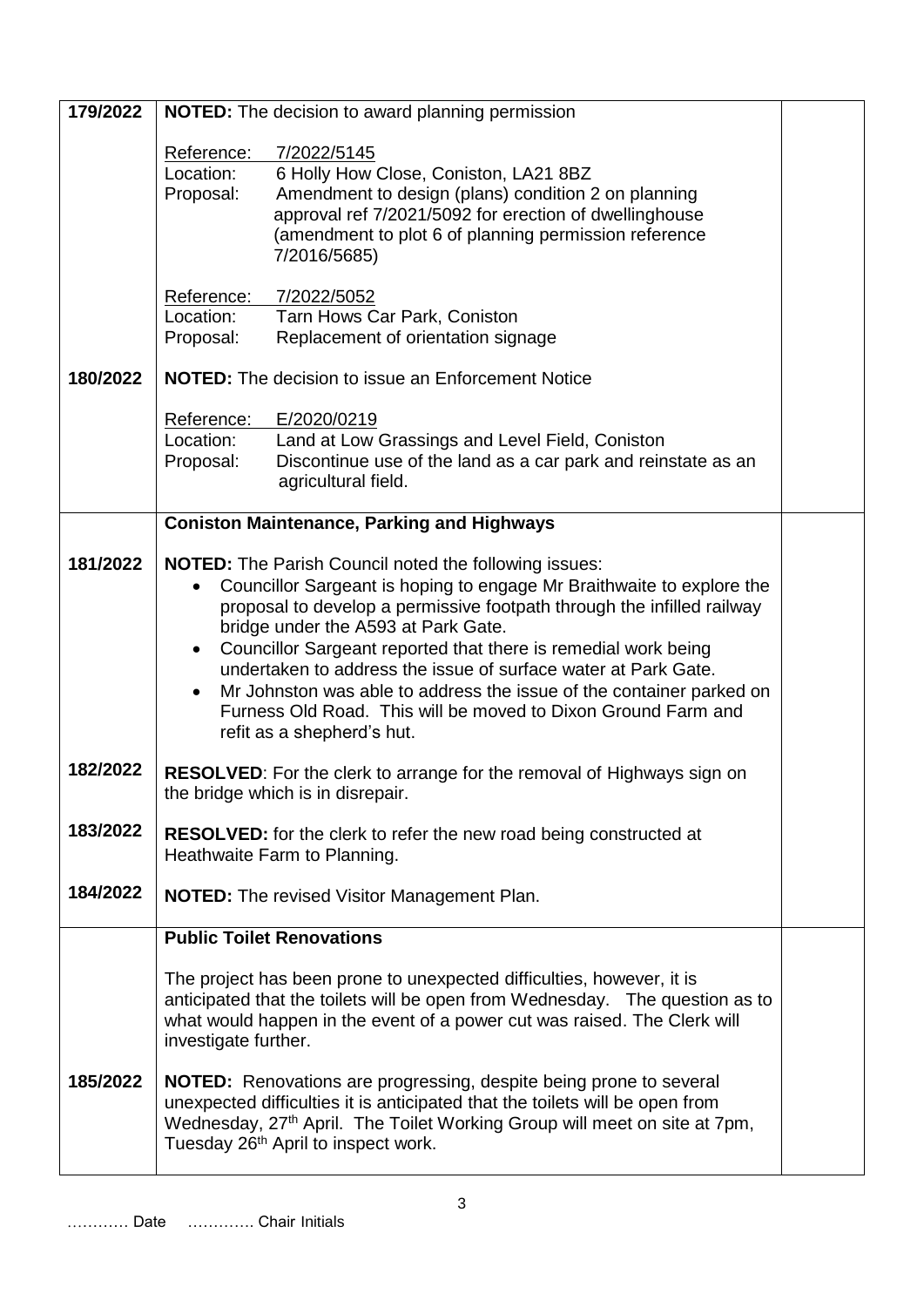|          | <b>Ukrainian Crisis</b>                                                                                                                                                                                                                                                                                                                                                                                                                             |  |
|----------|-----------------------------------------------------------------------------------------------------------------------------------------------------------------------------------------------------------------------------------------------------------------------------------------------------------------------------------------------------------------------------------------------------------------------------------------------------|--|
| 186/2022 | <b>NOTED:</b> The successful concert and raffle on the 2 <sup>nd</sup> April that raised £2,100<br>for the DEC Ukrainian Appeal.                                                                                                                                                                                                                                                                                                                    |  |
|          | <b>Climate Focus</b>                                                                                                                                                                                                                                                                                                                                                                                                                                |  |
| 187/2022 | <b>RESOLVED:</b> For the Chair and Clerk to negotiate with the National Trust on<br>behalf of the Parish Council for land for a community orchard.                                                                                                                                                                                                                                                                                                  |  |
| 188/2022 | <b>RESOLVED:</b> For the Parish Council to hold funds raised to support the<br>establishment and maintenance of a community orchard until a group has<br>been established which could manage their own finances.                                                                                                                                                                                                                                    |  |
|          | Queen's Platinum Jubilee                                                                                                                                                                                                                                                                                                                                                                                                                            |  |
| 189/2022 | <b>NOTED:</b> Progress had been made in relation to arrangements for the four-<br>day celebrations in June. This is constantly developing, however, it was<br>suggested that Fiona Marley Patterson, and other media personalities be<br>contacted to inform them of what we are planning.                                                                                                                                                          |  |
|          | Lengthsman                                                                                                                                                                                                                                                                                                                                                                                                                                          |  |
| 190/2022 | <b>NOTED:</b> The response to the advert for a Lengthsman was disappointing,<br>efforts to promote the vacancy will continue, but the Parish Council is open to<br>join commissioning of a Lengthsman's services with other parish councils in<br>order to make the role more remuneratively attractive.                                                                                                                                            |  |
|          | <b>Coniston Water</b>                                                                                                                                                                                                                                                                                                                                                                                                                               |  |
|          | There was a general debate regarding the issues surrounding water quality<br>in Coniston Water, and the most appropriate way to address this issue with<br>United Utilities. Councillor McCracken described the process whereby initial<br>work would be undertaken to survey water usage and consult before<br>returning to the Council to determine whether to apply to DEFRA for parts of<br>Coniston Water to be designated as 'bathing waters' |  |
| 191/2022 | <b>RESOLVED:</b> To invite the Chair and a small group to undertake necessary<br>preparatory work that would enable the Parish Council to have sufficient<br>information to decide on whether to submit a proposal for DEFRA to<br>designate parts of Coniston Water as 'bathing waters'.                                                                                                                                                           |  |
|          | <b>Ground Maintenance Contract</b>                                                                                                                                                                                                                                                                                                                                                                                                                  |  |
| 192/2022 | <b>RESOLVED:</b> To appoint Coniston Ground Care to undertake the Ground<br>Maintenance Contract 2022 to 2025.                                                                                                                                                                                                                                                                                                                                      |  |
| 193/2022 | <b>Councillor Matters</b>                                                                                                                                                                                                                                                                                                                                                                                                                           |  |
|          | Councillor McCracken: Highlighted the need for the Parish Council to<br>develop a more comprehensive resilience plan.                                                                                                                                                                                                                                                                                                                               |  |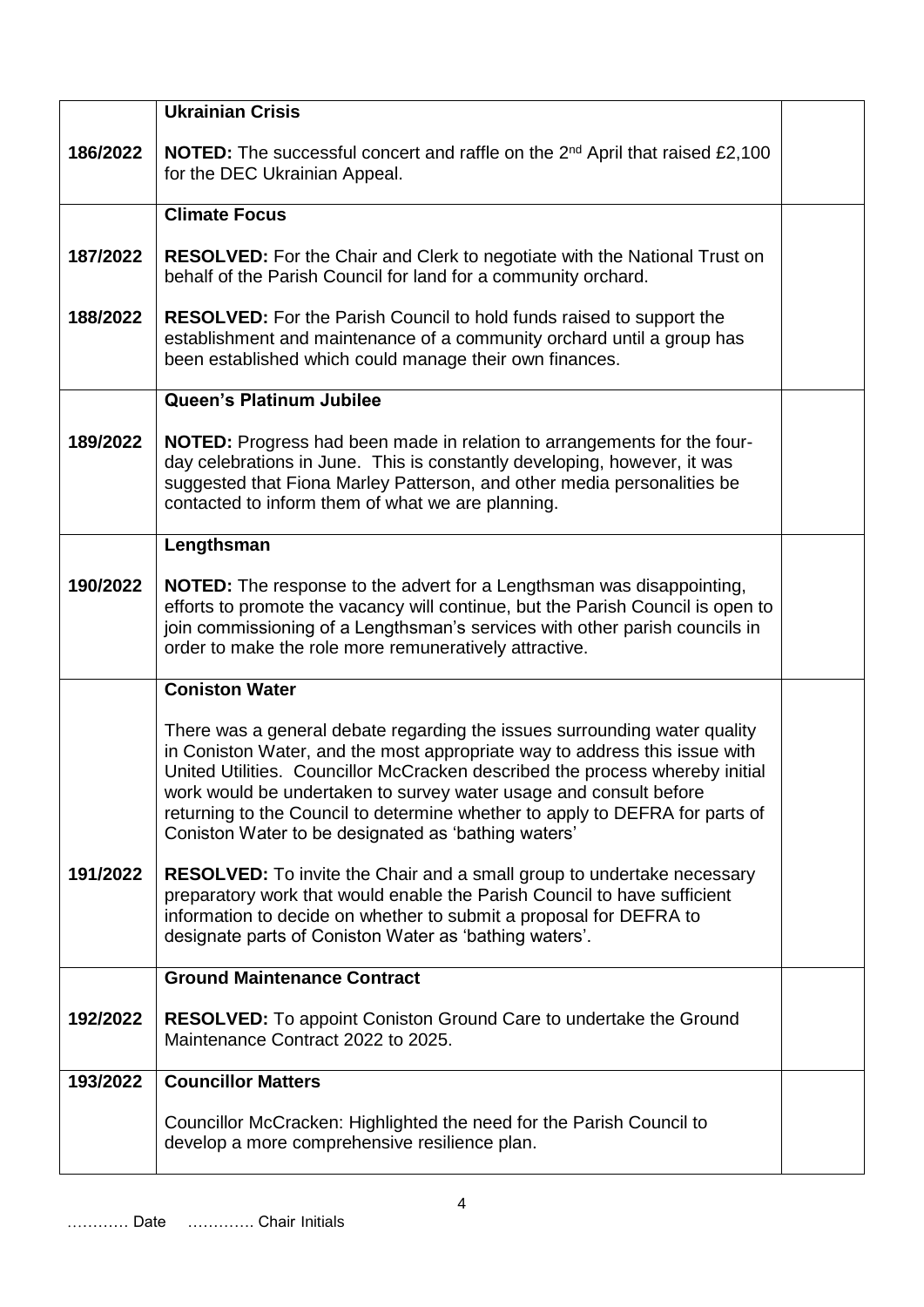|          | <b>Financial Matters</b>                                  |                                                                                                                              |  |
|----------|-----------------------------------------------------------|------------------------------------------------------------------------------------------------------------------------------|--|
| 194/2022 |                                                           | <b>NOTED:</b> To note the receipt the following receipts:                                                                    |  |
|          | Christmas Lights                                          | £3519.50                                                                                                                     |  |
|          |                                                           |                                                                                                                              |  |
| 195/2022 |                                                           | <b>RESOLVED:</b> To authorise payment of the following accounts:                                                             |  |
|          | Mr M Dearnley (Salary)                                    | £386.75                                                                                                                      |  |
|          |                                                           | Mr M Dearnley (Home Working Allowance)<br>£20.00                                                                             |  |
|          |                                                           | Mr M Dearnley (reimbursement for Jubilee badges)<br>£117.60<br>Mr M Dearnley (reimbursement for Jubilee bunting)<br>£1046.64 |  |
|          | Mr A Workman                                              | £101.38                                                                                                                      |  |
|          |                                                           | <b>Advance Gas and Plumbing Solutions</b><br>£12,655.74                                                                      |  |
|          | <b>Boston Seeds</b>                                       | £66.50                                                                                                                       |  |
|          |                                                           | AMB IT Solutions (reissue for cheque number 102561)<br>£65.00                                                                |  |
|          | $\bullet$                                                 | South Lakeland District Council (Pier Cottage bin)<br>£315.00                                                                |  |
|          | <b>DM Payroll Services Ltd</b>                            | £120.00                                                                                                                      |  |
| 196/2022 |                                                           | <b>NOTED:</b> The submission of the 2021/22 VAT Return.                                                                      |  |
| 197/2022 | <b>NOTED:</b> The Fourth Quarter Balance Sheet            |                                                                                                                              |  |
|          |                                                           |                                                                                                                              |  |
|          | Correspondence                                            |                                                                                                                              |  |
| 198/2022 | <b>RESOLVED:</b> Councillors noted the following e-mails: |                                                                                                                              |  |
|          |                                                           |                                                                                                                              |  |
|          |                                                           | Views sought on new 'gateway' into Kendal town                                                                               |  |
|          |                                                           | centre                                                                                                                       |  |
|          | South Lakeland                                            | Business confidence in South Lakeland returns                                                                                |  |
|          | <b>District Council</b>                                   | to pre-pandemic levels<br>Council backs the Great British Spring Clean                                                       |  |
|          |                                                           | Platinum Jubilee in South Lakeland                                                                                           |  |
|          |                                                           | Know how many votes you have in local election                                                                               |  |
|          |                                                           | COVID cases double in Cumbria in just 7 days                                                                                 |  |
|          |                                                           | Parents advised to remain cautious as schools                                                                                |  |
|          | <b>Cumbria County</b><br>Council                          | feeling the impact of COVID<br>Free COVID testing ends in Cumbria for most                                                   |  |
|          |                                                           | people - what happens next?                                                                                                  |  |
|          |                                                           | Briefing note - Homes for Ukraine Scheme                                                                                     |  |
|          |                                                           | Theft of Heating Oil/Diesel                                                                                                  |  |
|          | Cumbria                                                   | March 2022 - The Lakes & Lakes rural                                                                                         |  |
|          | Constabulary                                              | March 2022 - Ulverston, Low Furness, High<br>Furness & Grange                                                                |  |
|          | <b>Hawkshead Parish</b>                                   |                                                                                                                              |  |
|          | Council                                                   | Minutes 15 <sup>th</sup> March, Agenda 19 <sup>th</sup> April                                                                |  |
|          | <b>Torver Parish Council</b>                              | 7th April Agenda & March draft minutes<br>April draft minutes                                                                |  |
|          |                                                           | South Lakeland District Association Meeting 24th                                                                             |  |
|          |                                                           | <b>March 2022</b>                                                                                                            |  |
|          | <b>Cumbria Association</b><br>of Local Councils           | Local Government Reorganisation (LGR)<br>Newsletter - $16th$ March 2022, 25 <sup>th</sup> March 2022,                        |  |
|          |                                                           | 7 <sup>th</sup> April 2022, 13 <sup>th</sup> April 2022                                                                      |  |
|          |                                                           | Connecting Cumbria Newsletter - March 2022                                                                                   |  |
|          |                                                           |                                                                                                                              |  |